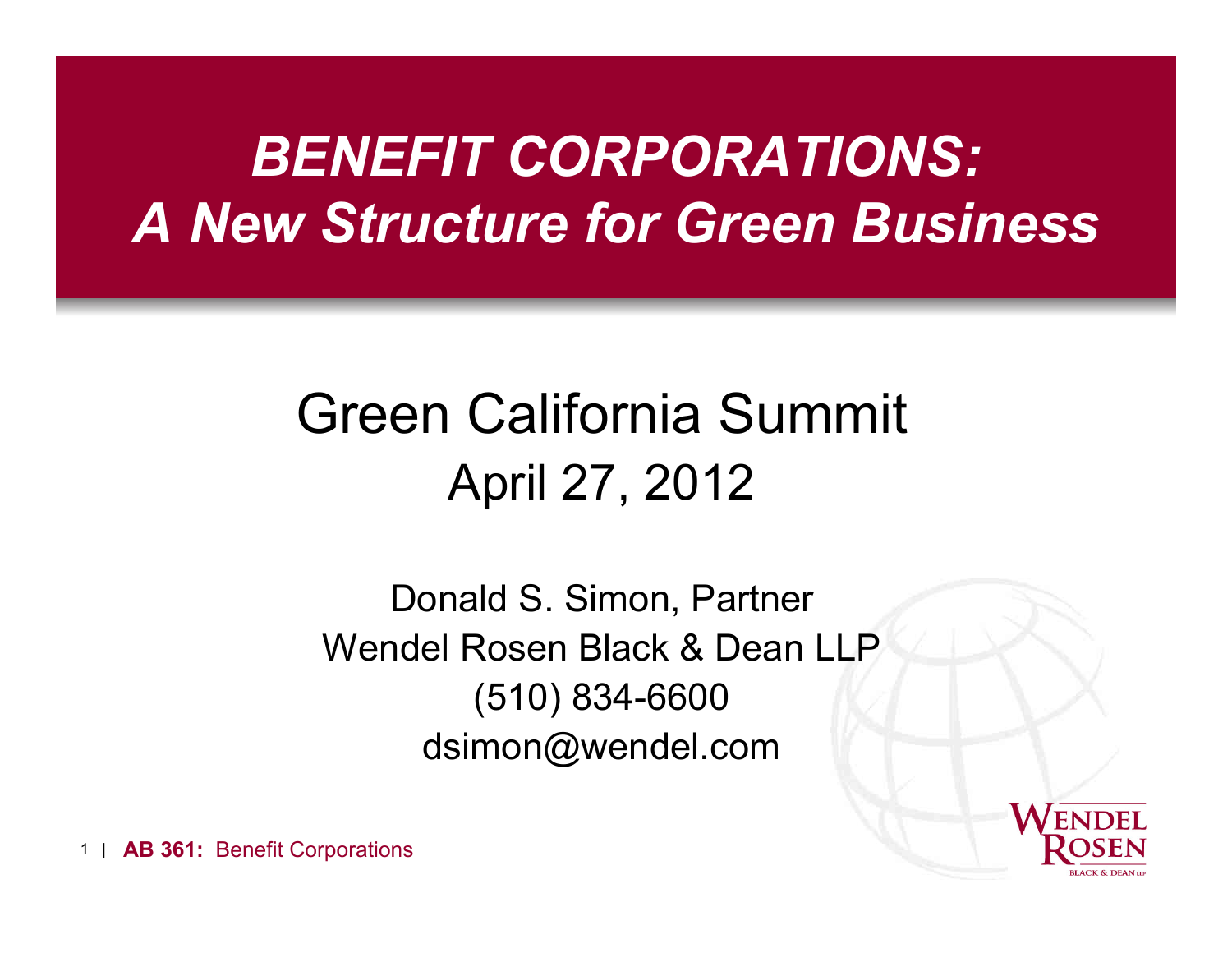## **WHAT** is a benefit corporation?

- California general corporation
- That voluntarily opts-in to becoming a new class of corporation called a "Benefit Corporation" that:
	- *Purpose*: creates a material positive impact on society and environment, taken as a whole
	- *Accountability*: obligates itself to consider environmental and social factors in its actions and operations (as well as profits)
	- *Transparency*: reports annually on its environmental and social performance using an independent third-party standard
- Does NOT need to be a certified "B Corp"
- **Reversible**
- NO impact on other corporations or business entities

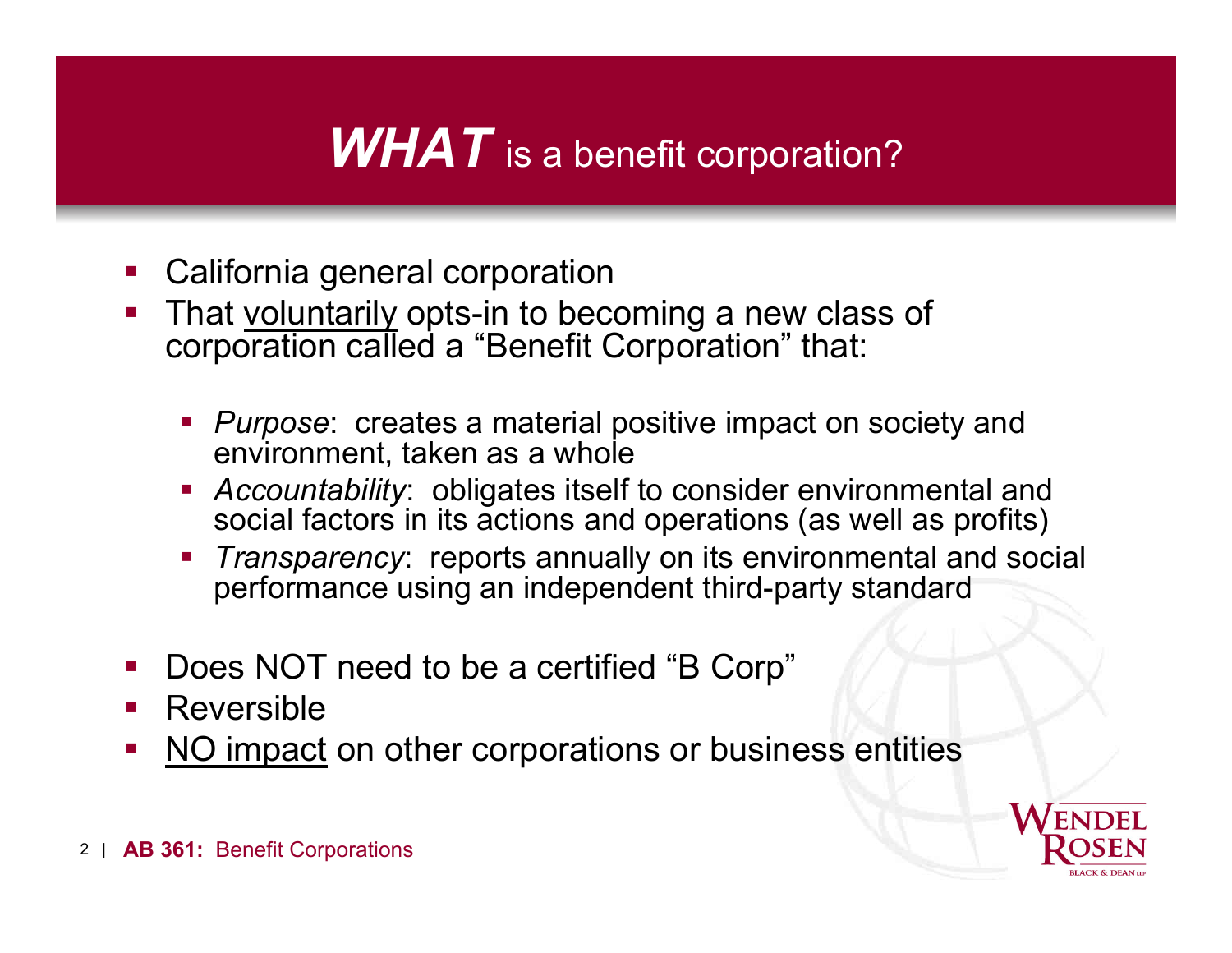## *WHY* do we need this?

#### **Stand out as CSR leader to:**

- Conscious consumers
- SRI (impact) Investors

### **Legal protection for CSR values:**

- Provides legal authority to consider environmental and social impacts and prioritize them above profits in any given situation
- **Investor / Succession planning:** 
	- **Bake desired CSR values into the company despite sale of** minority or majority of stock
	- Greater flexibility when you decide to sell the company

### **Every green entrepreneur should seriously consider this!**

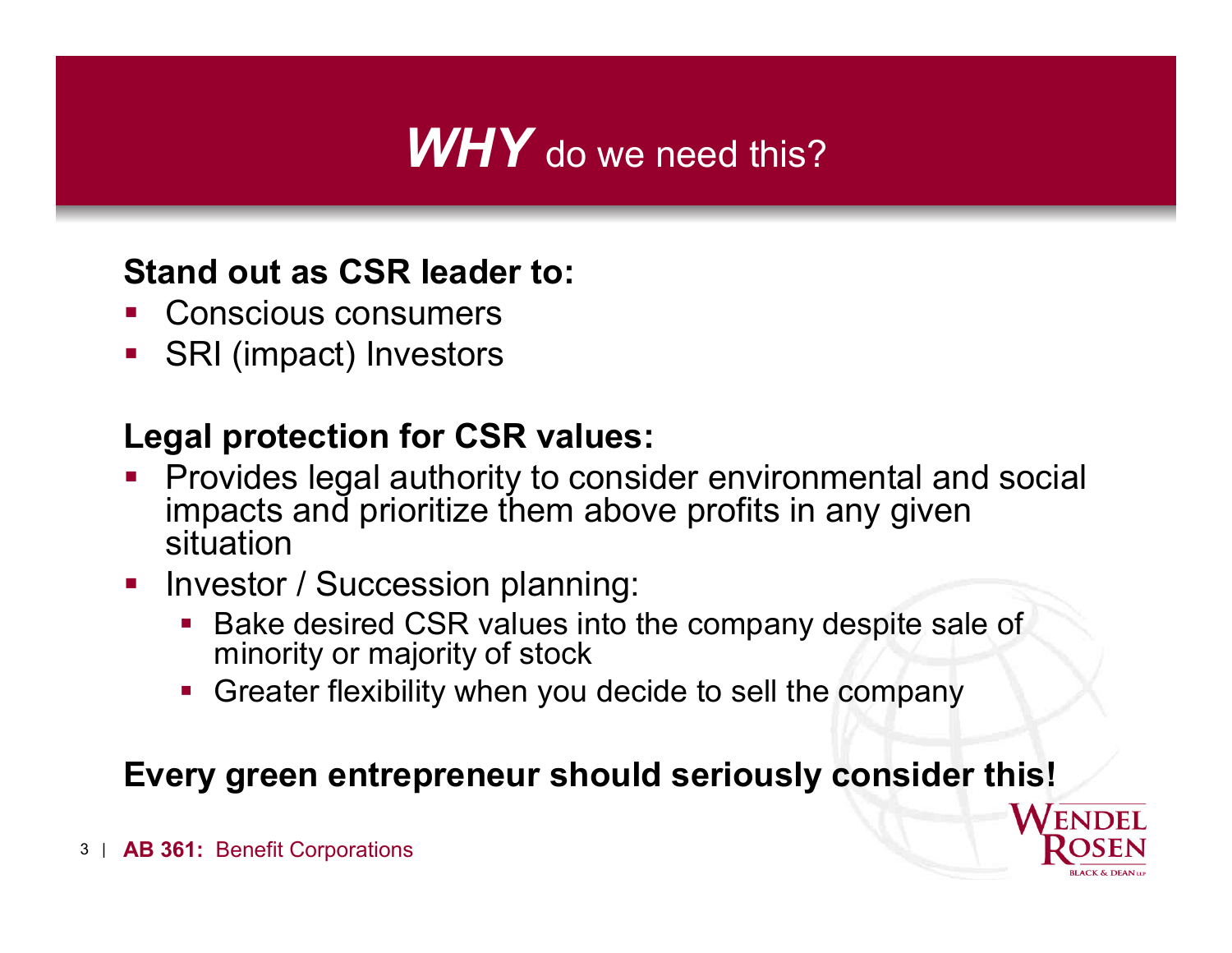## *WHY* do we need this?

Keeping California Competitive:

- **Similar to legislation passed in Maryland, Vermont, New** Jersey, Virginia, Hawaii and New York.
- Builds on California's leadership of the Green Economy

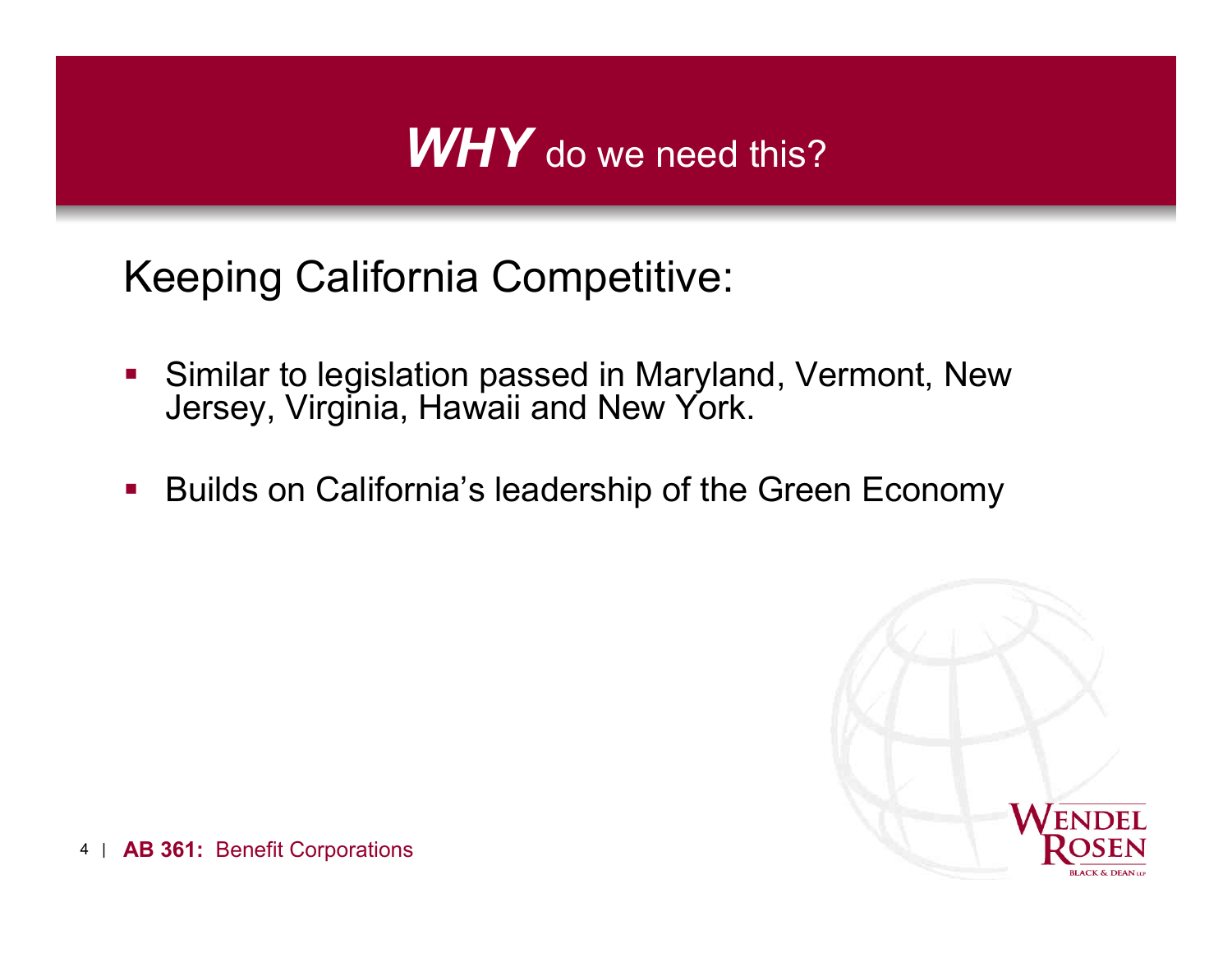

Traditional Corporations:

- Purpose: Earn profit for shareholders
- Limited ability to consider environmental / social considerations

### Benefit Corporations:

• Additional purpose: Creating public benefit *"A material positive impact on society and the environment, taken as a whole, as measured by a third party standard, from the business and operations of a benefit corporation."*

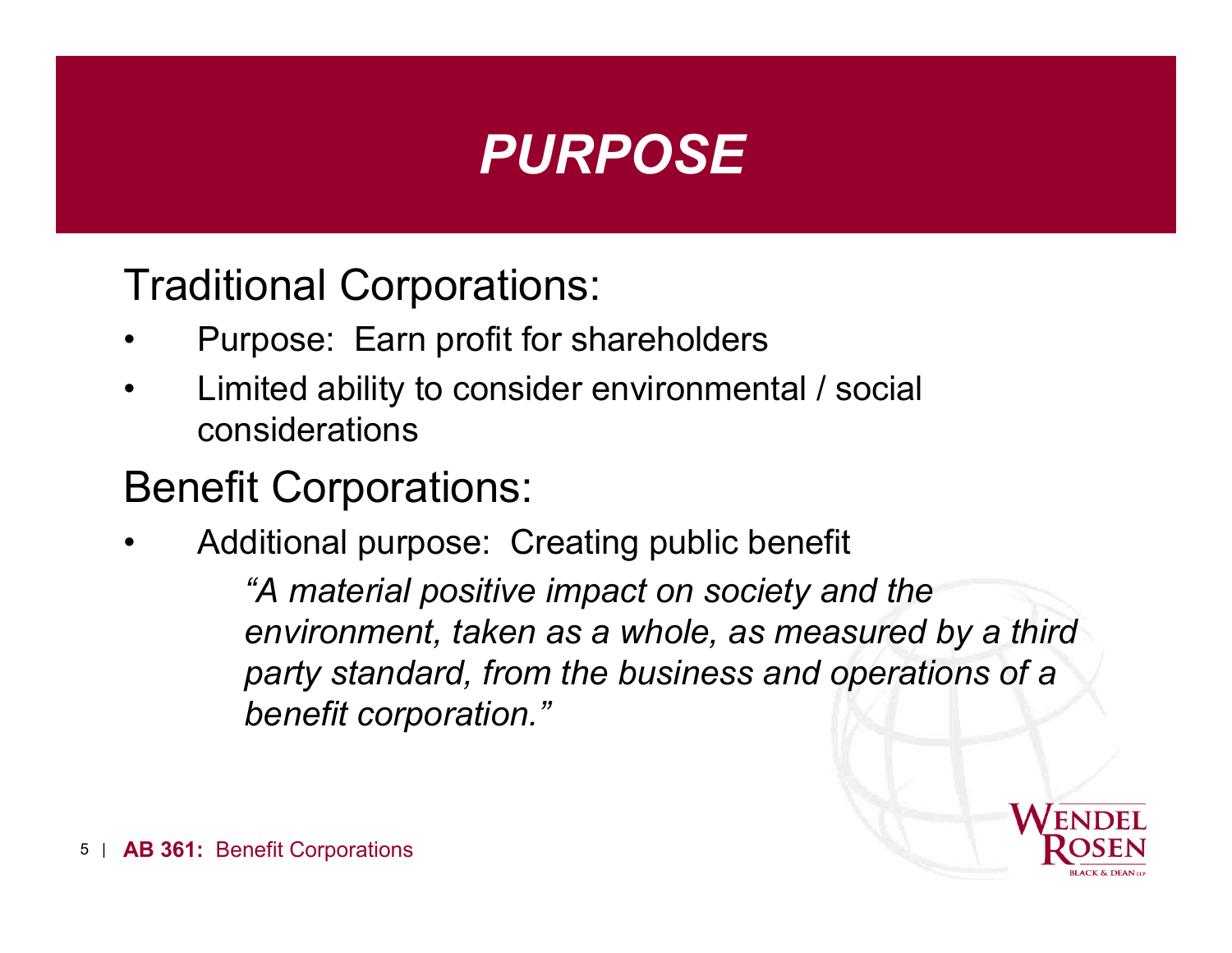

May also identify one or more "specific public benefits":

- 1. Providing beneficial products or services to low-income / underserved people / communities
- 2. Promoting economic opportunity for people / communities beyond the jobs the business creates
- 3. Preserving the environment
- 4. Improving human health
- 5. Promoting arts, sciences or advancement of knowledge
- 6. Increasing funding to 501(c)(3) charities
- 7. Accomplishing any other particular benefit for society or the environment

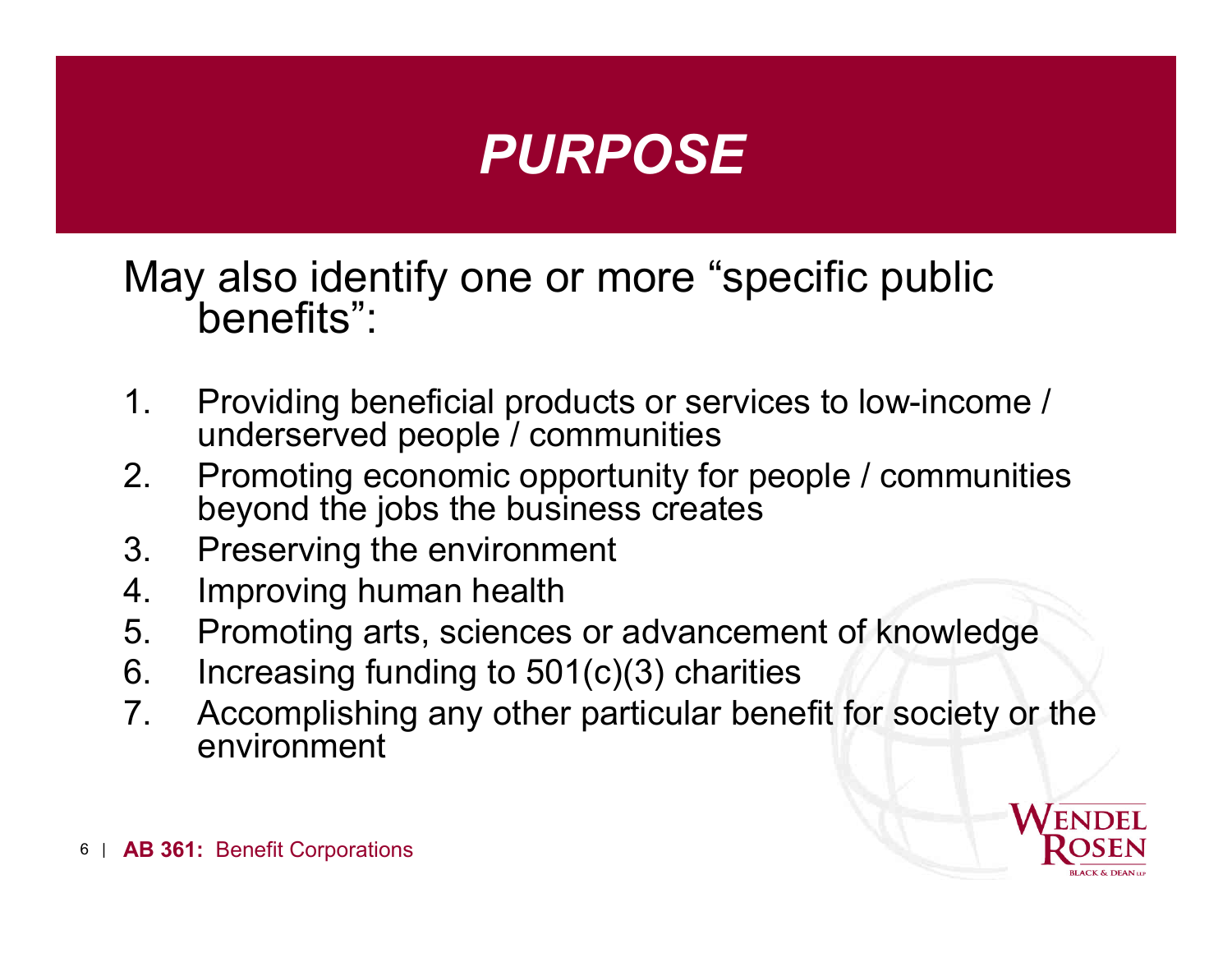# *ACCOUNTABILITY*

Board of Directors and Officers MUST consider impacts of any company action or proposed action on all the following:

- **Shareholders**
- Employees of company, subsidiaries and suppliers
- **Customers**
- Society, including the local community
- **Environment local and global**
- **Short-term and long-term interests of company**
- Company's ability to accomplish general / specific public benefit purposes

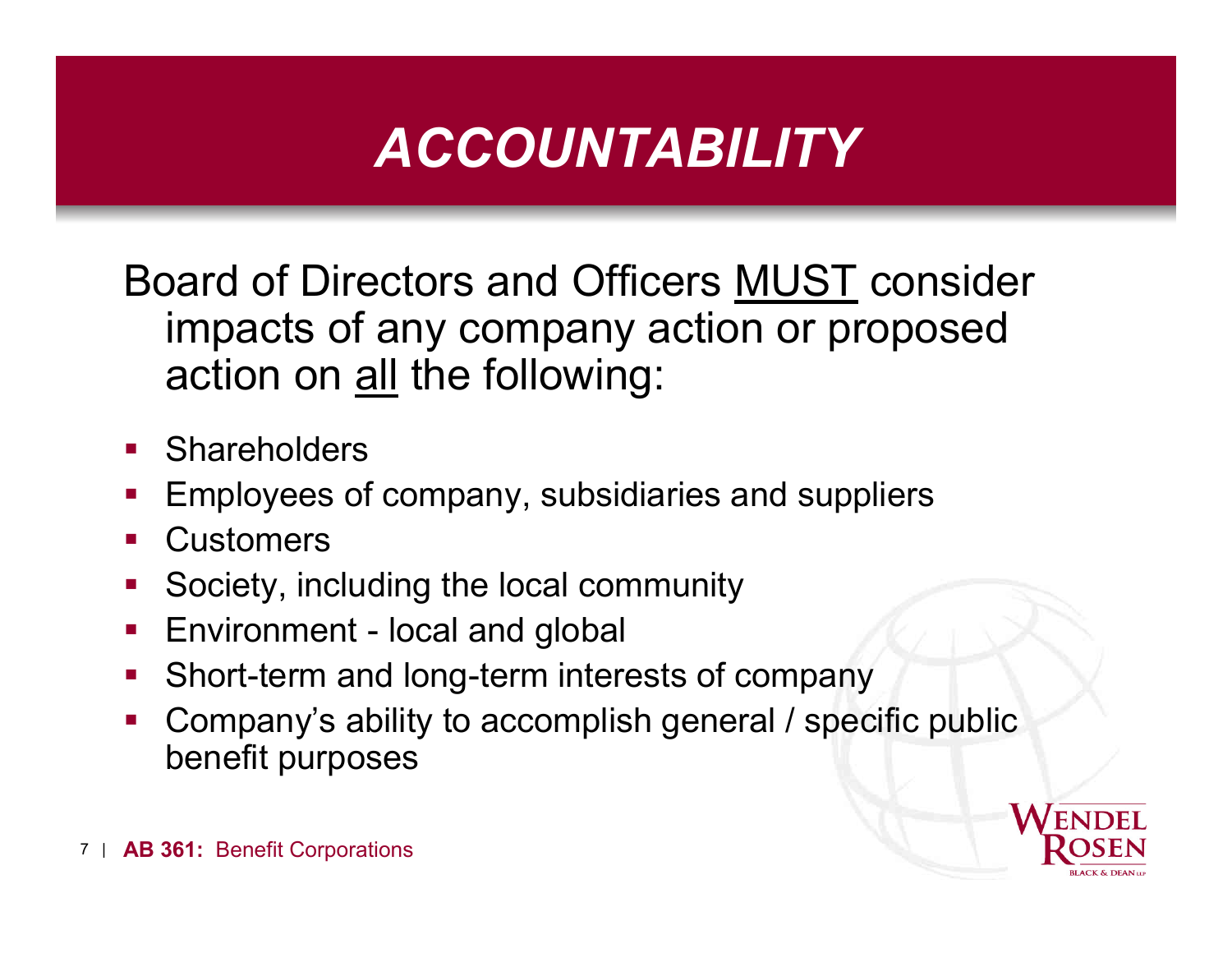# *ACCOUNTABILITY*

### They *MAY* consider:

- **The resources, intent, and actual or potential conduct of any** person seeking to acquire control of the corporation
- Any other pertinent factors or the interests of any other person or group

Not required to give priority to any particular factor or the interests unless benefit corporation has stated in its Articles its intention to prioritize a specific public benefit purpose

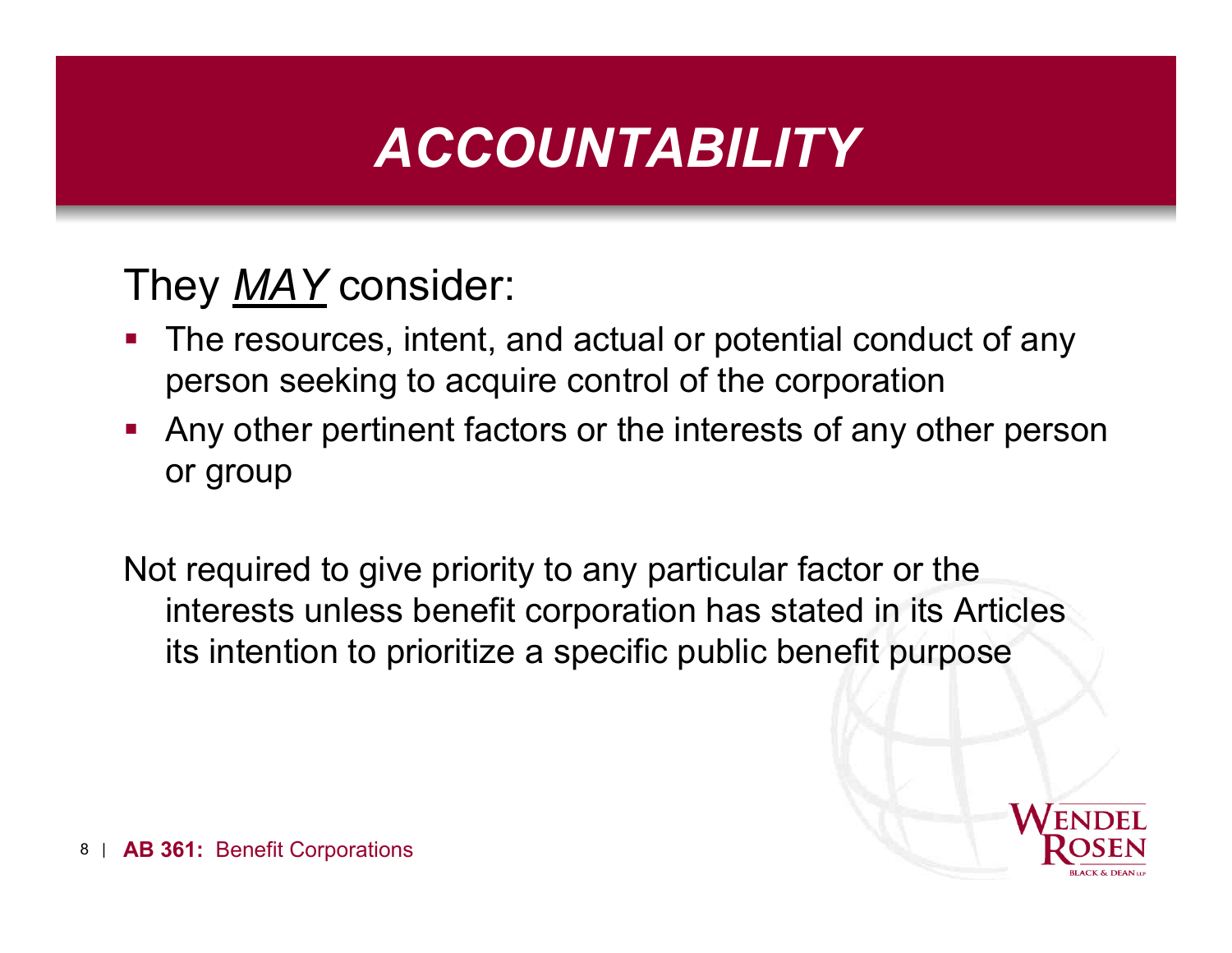# *ACCOUNTABILITY*

### Enforcement:

#### **What can be enforced?**

- **Failure to pursue general and any specific public benefits**
- **Director's failure to perform benefit corporation obligations**
- **Failure to comply with Transparency requirements**

#### **Who has the power to enforce?**

Benefit corporation, Directors and Shareholders. No one else

### **What outcomes?**

- Court order mandating compliance. No \$\$\$
- No personal liability of directors or officers

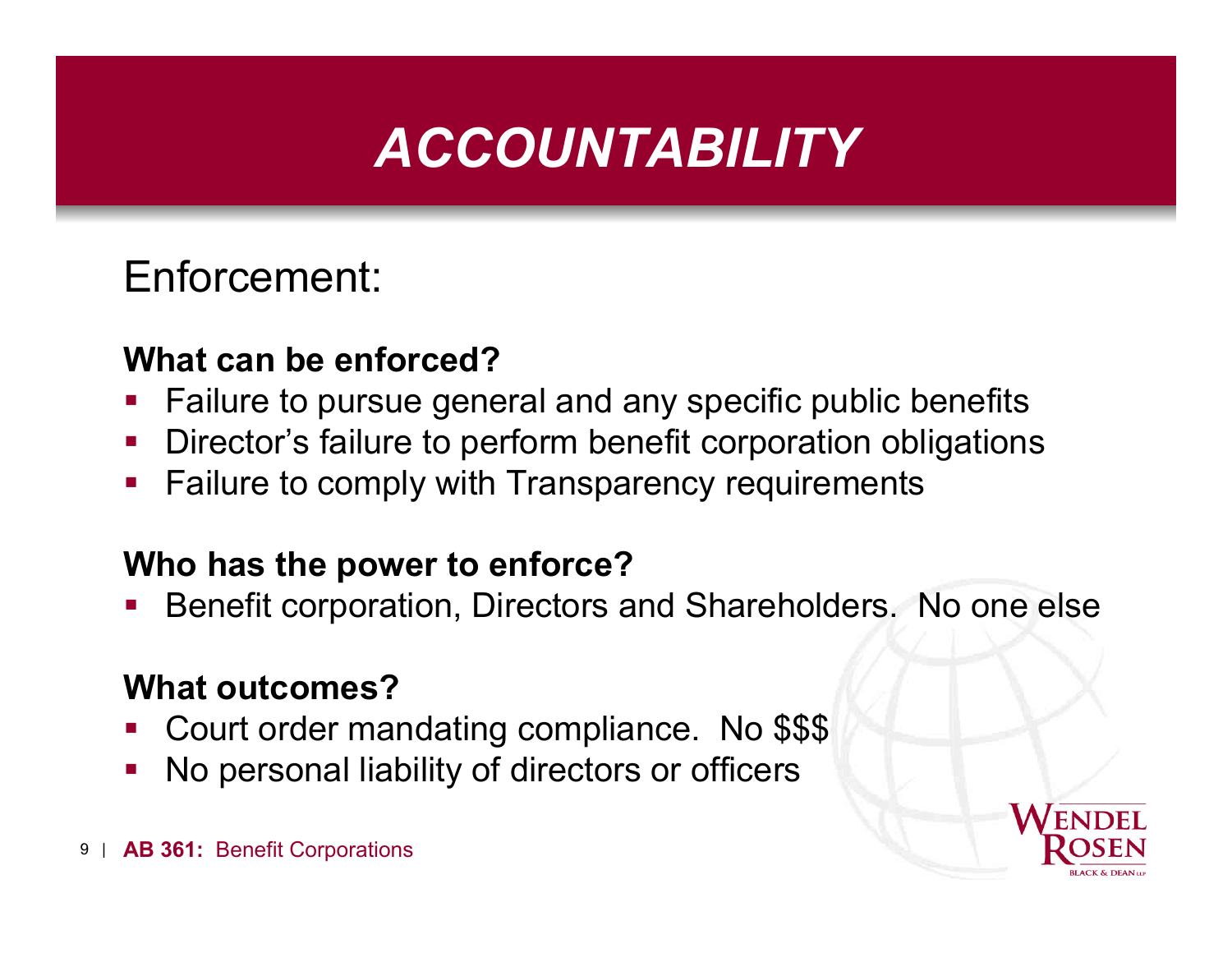### Stock Certificates legend requirement:

*This entity is a benefit corporation organized under Part 13 (commencing with Section 14600) of the California Corporations Code.*

### Identification as Benefit Corporation in the Articles of Incorporation

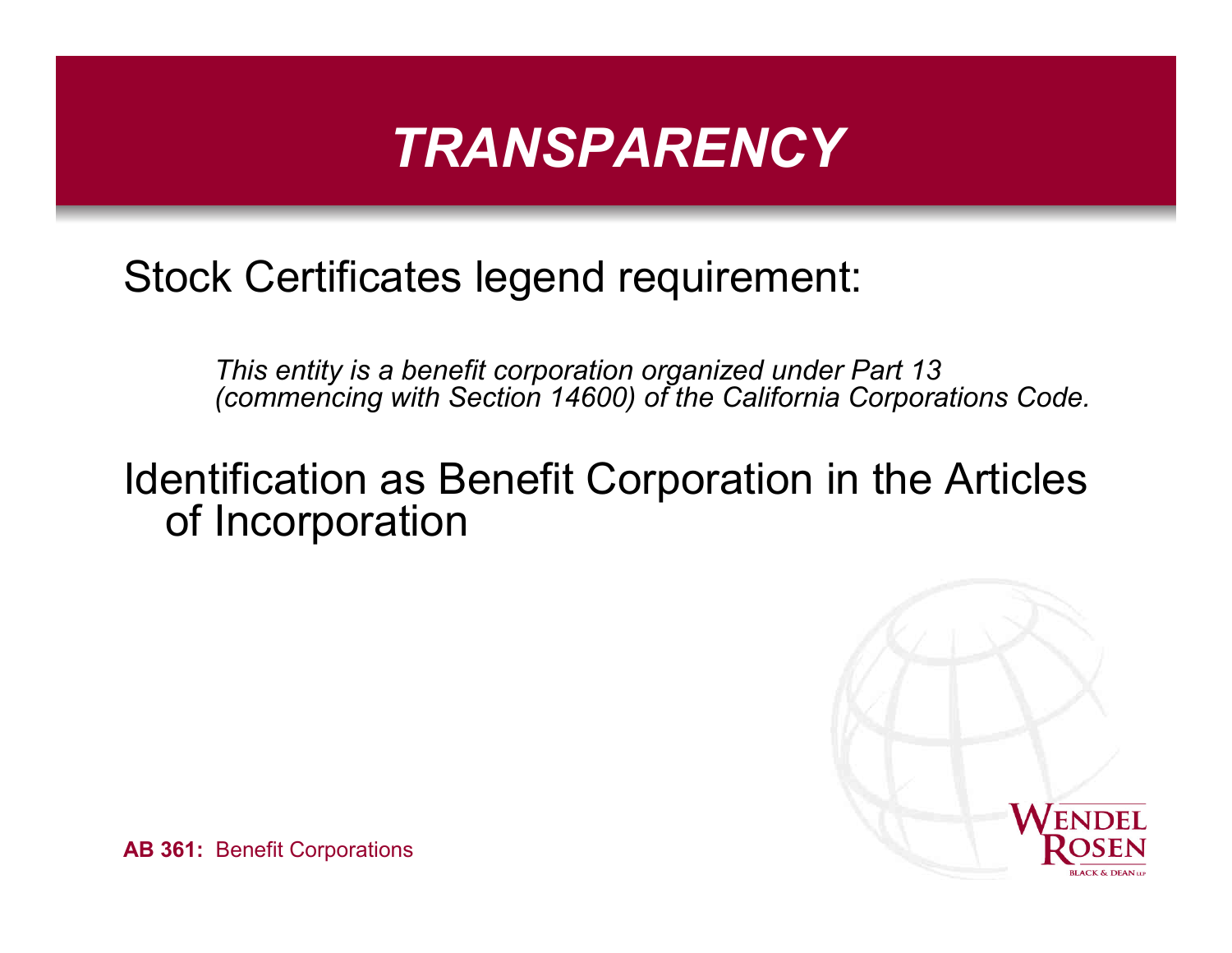### Annual Benefit Report:

- Explanation of how company pursued general / specific public benefit, the extent to which they were actually achieved, and circumstances that hindered achievement
- Names of persons owning 5% or more of the Benefit Corporation's outstanding stock
- Written statement expressing the Board of Directors' opinions on Provided to each shareholder and posted on website
	- Whether the benefit corporation acted in accordance with its general, and any specific, public benefit purpose
	- Whether directors / officers considered the required environmental and social impacts referenced
	- Description of ways the benefit corporation, directors and/or officers fell short
- Assessment of the company's overall enviro-social performance using a qualifying third-party standard
	- No audit or certification required

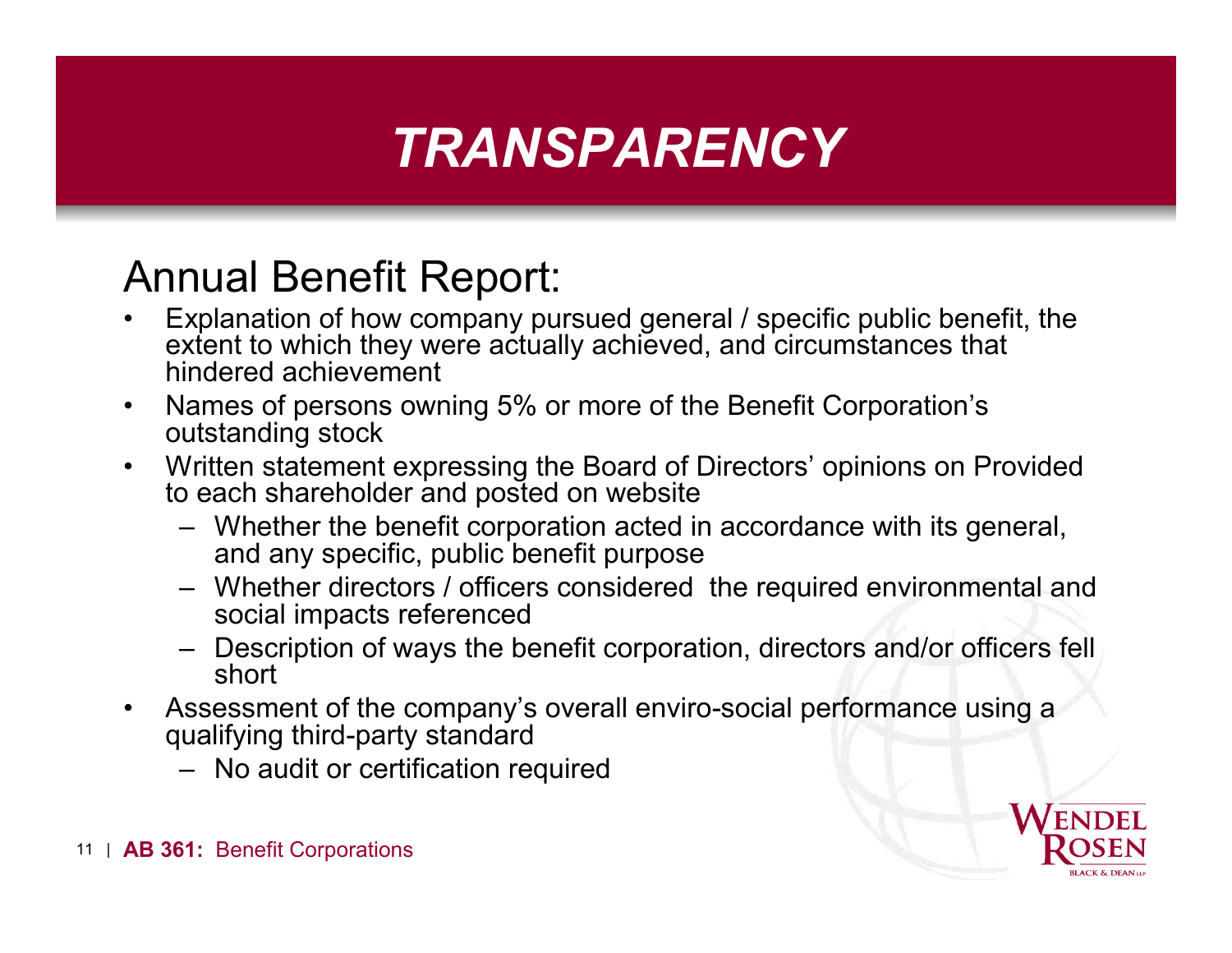Third-Party Standard:

- A standard for defining, reporting, and assessing overall corporate social and environmental performance, including company's impact on: workforce, customers, community and environment
- No material relationship with the company or its subsidiaries
- Conflict of interest restrictions Is not materially financed by, and no more than 1/3 of Standard developer's governing body comprised of:
	- Businesses or trade associations in a specific industry
	- Businesses whose performance is assessed against the standard.

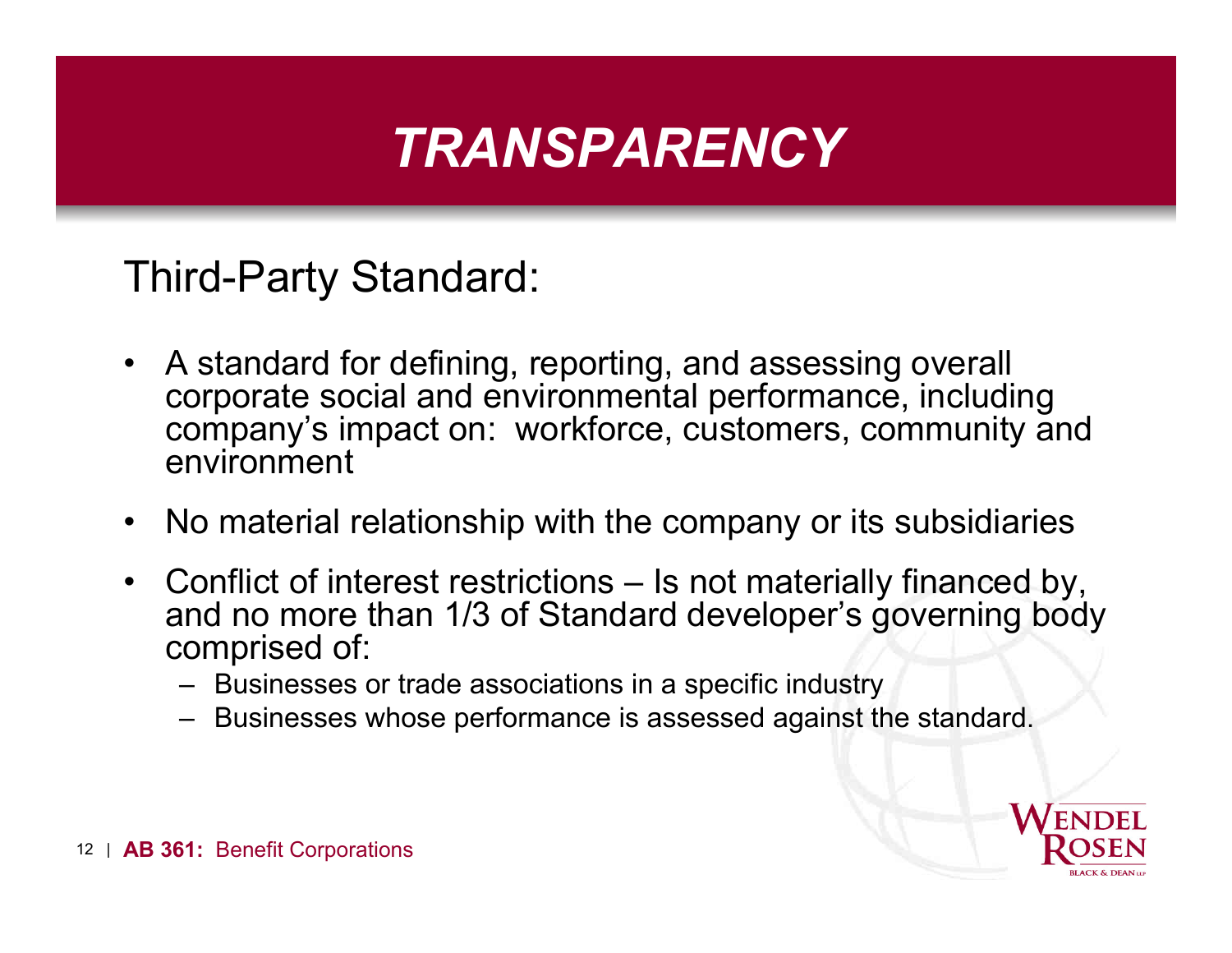Third-Party Standard:

- Makes the following info publically available:
	- Criteria considered when measuring the overall social and environmental performance of a business.
	- Relative weightings assigned to those criteria.
	- Identity of directors, officers, material owners and the governing body of the entity that developed the standard and controls revisions
	- Describes how revisions are made to the standard and its governing body
	- Accounts the sources of financial support with sufficient detail to disclose any potential conflicts of interest.

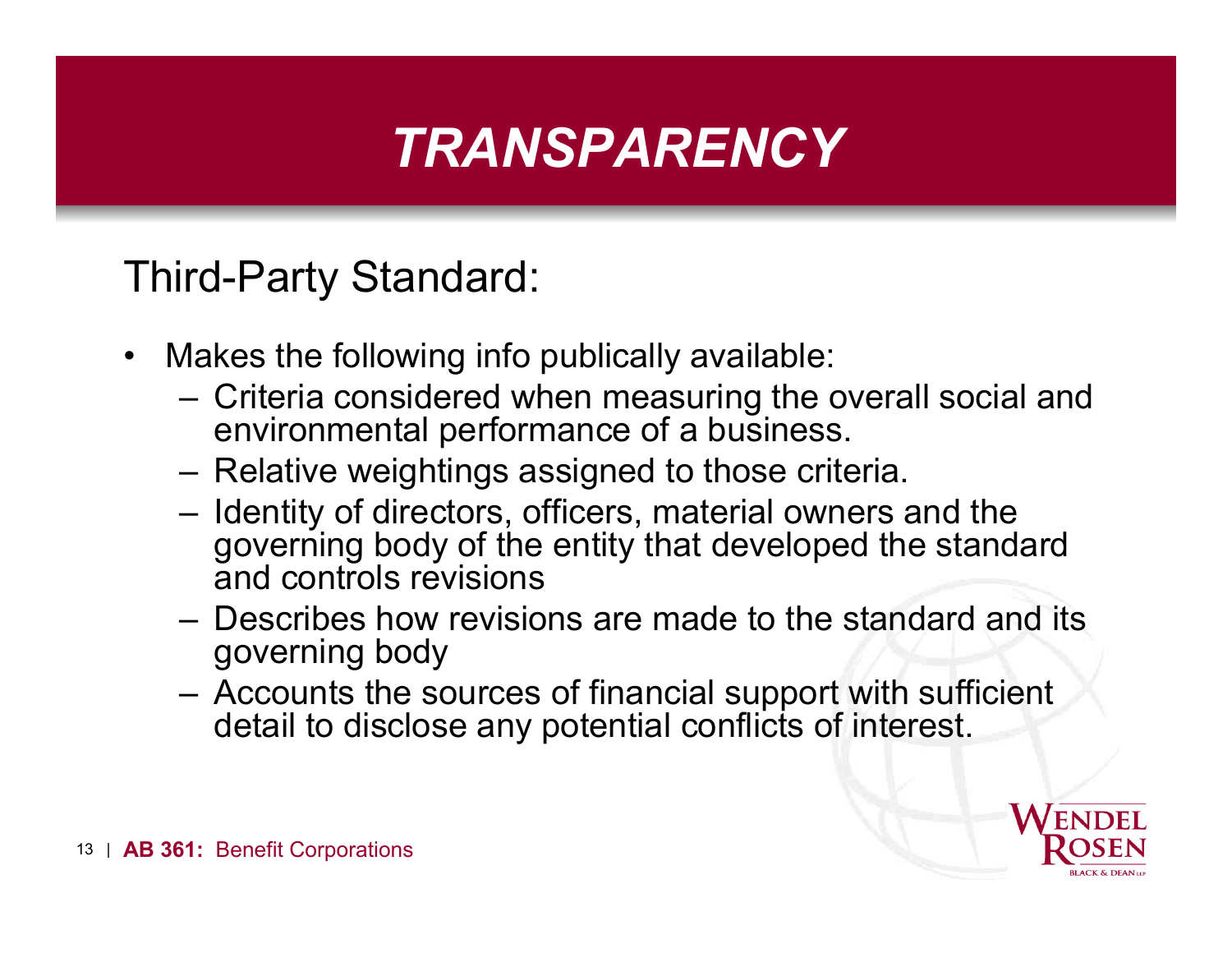Disclosure of Annual Benefit Report:

- Send to all shareholders within 120 days after fiscal year end
- Post on benefit corporation's website (website version may exclude any financial or proprietary info).
- If no website, then provide free copy to anyone upon request

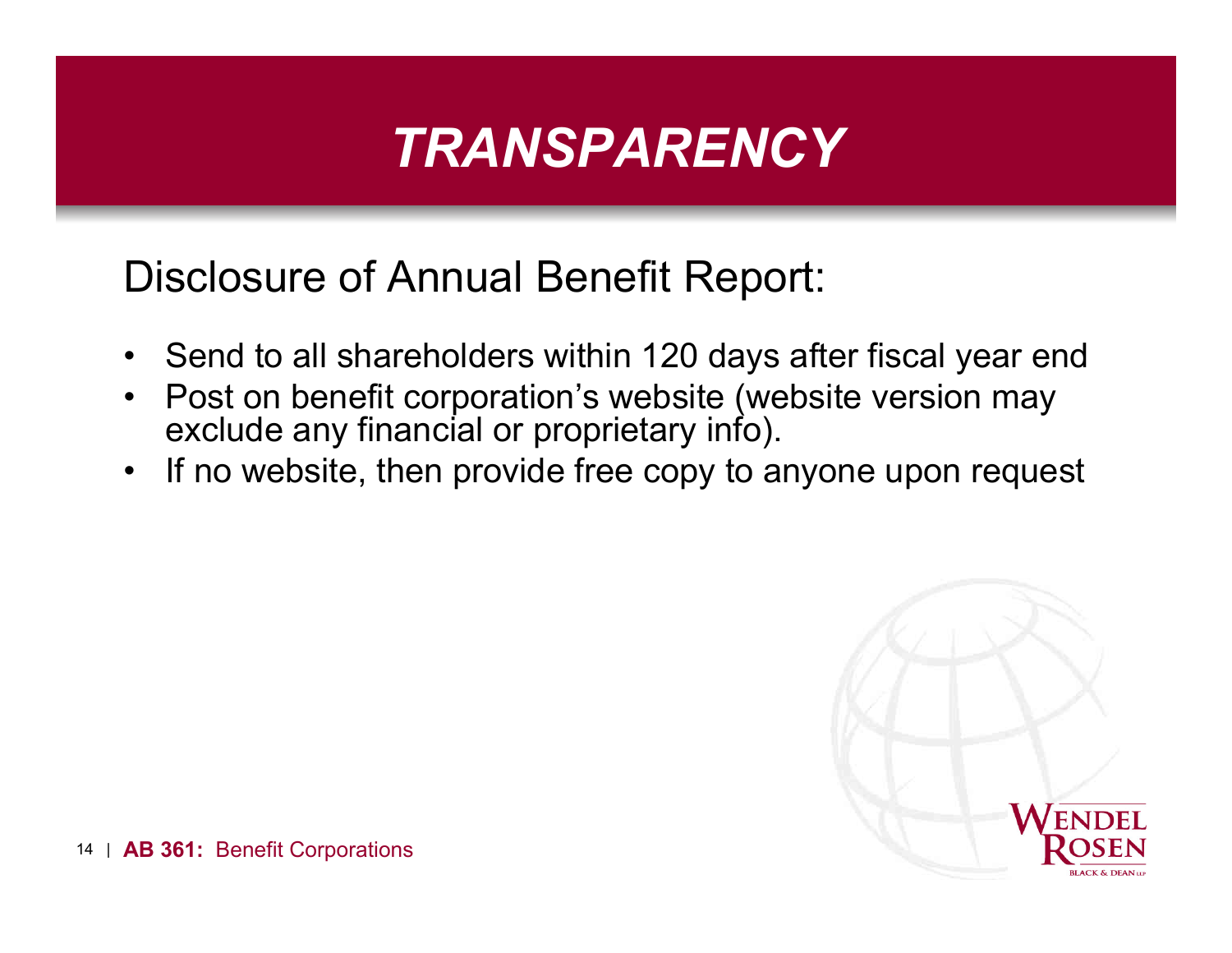Third-Party Standard:

Sample of Qualifying standards:

- B Impact Assessment ([www.bc](www.b)orporation.net)
- Global Reporting Initiative (w[ww.globalreporting.org](www.globalreporting.org))
- Green Seal (w[ww.greenseal.org](www.greenseal.org))
- People4Earth Business Framework (w[ww.people4earth.org\)](www.people4earth.org)
- Food Alliance (<www.foodallian>ce.org)
- ISO 26000 ([www.iso.org/iso/soc](www.iso.org/iso/so)ial\_responsibility)
- UL Environment ULE 880 (w[ww.ulenvironment.](www.ulenvironment.)com) New standards continue to be developed!

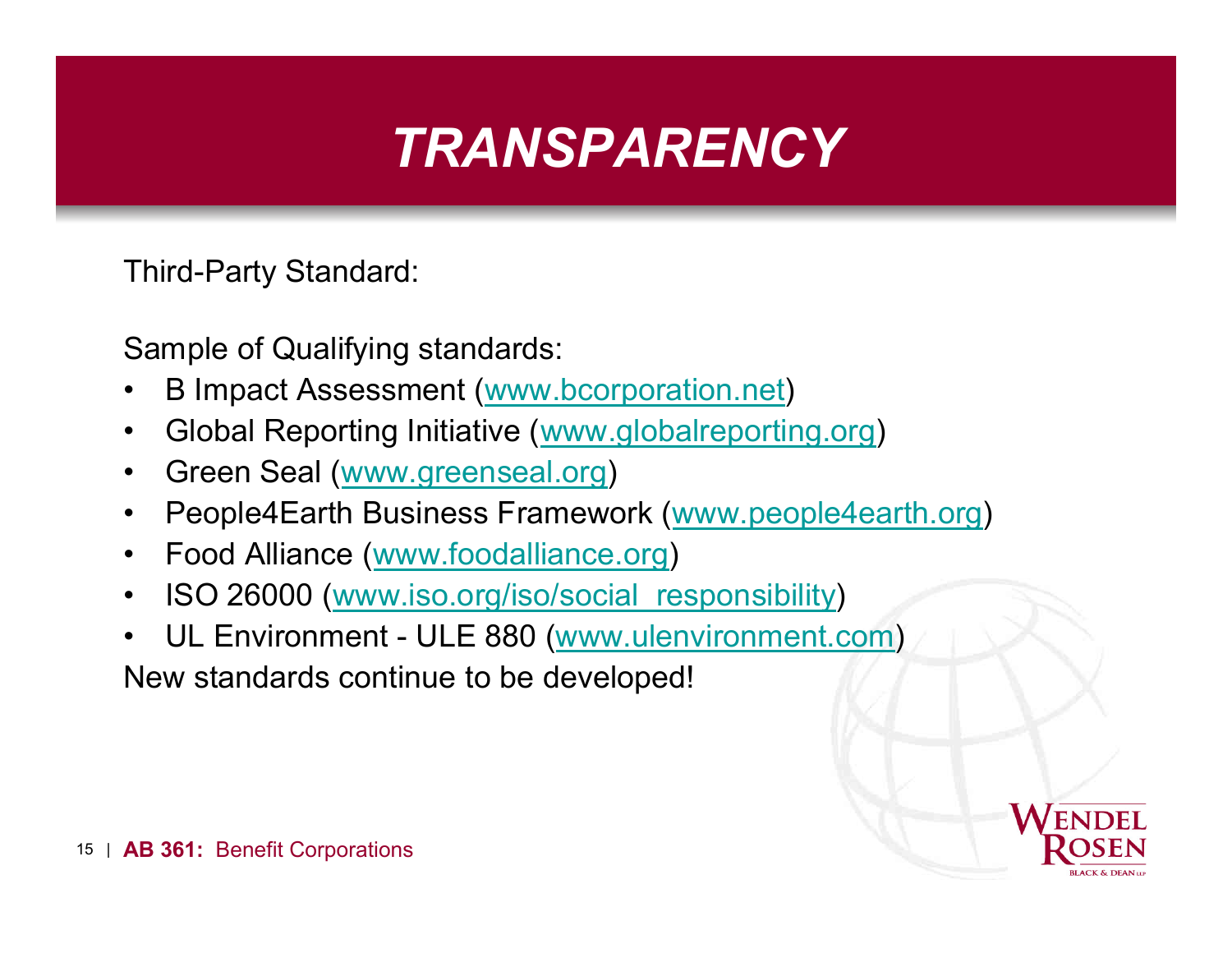## **HOW** to become a Benefit Corporation

### **General process:**

#### **1. Shareholder vote and resolution:**

- At least 2/3 must approve of becoming a benefit corporation and adopting any specific public benefit purpose(s)
- Same minimum vote to cease being benefit corporation or amend / drop any specific public benefit purpose
- Can require higher percentage vote, including unanimous

#### **2. Prepare / amend Articles of Incorporation**

- Must include statement "This corporation is a benefit corporation." (14610)
- Must describe any specific public benefit purpose(s) adopted
- File with California Secretary of State

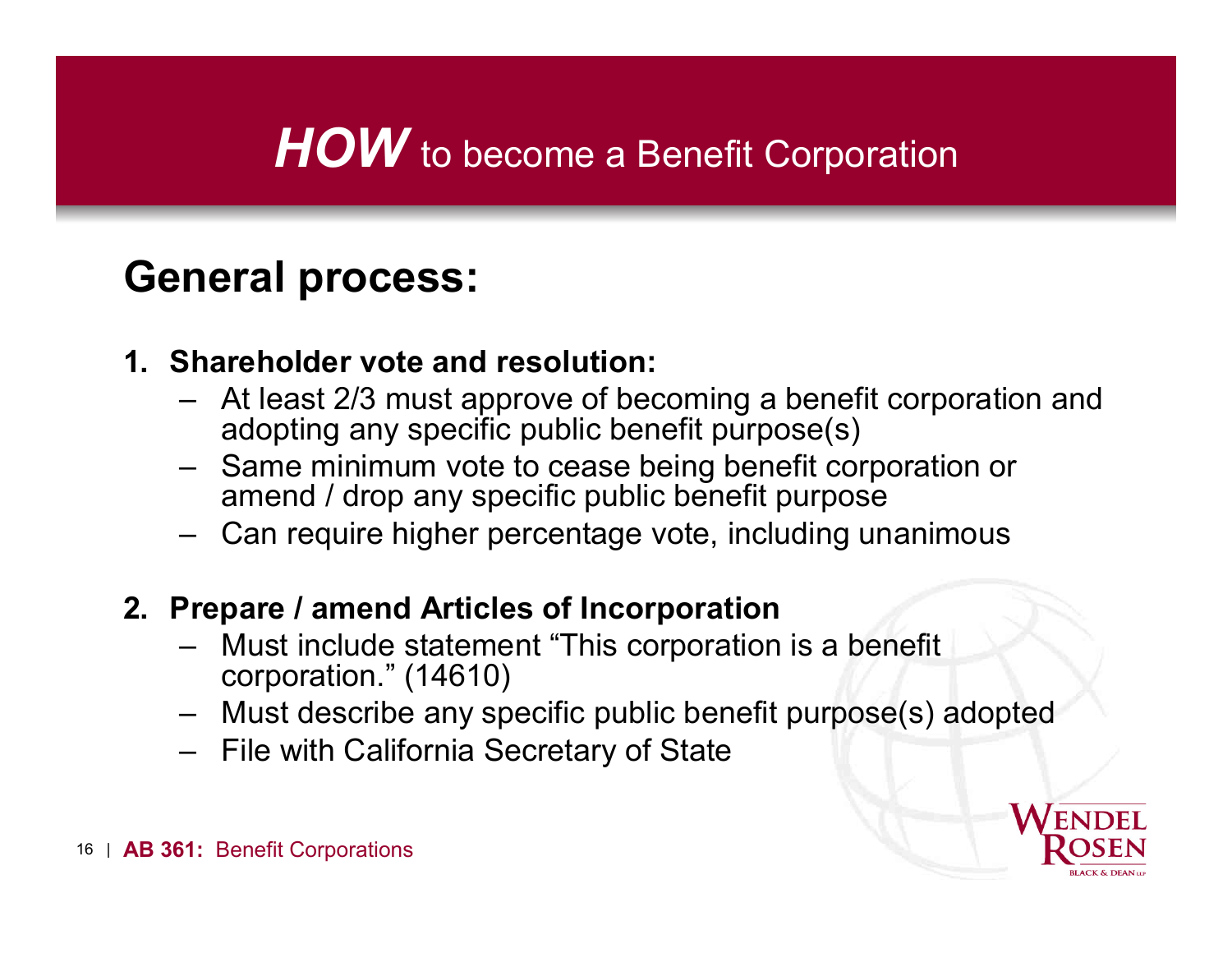## **HOW** to become a Benefit Corporation

### **General Process** (cont'd)

**3. Prepare / revise stock certificates to include required terms on front:**

*"This entity is a benefit corporation organized under Part 13 (commencing with Section 14600) of the California Corporations Code."*

- *4. Optional***: Prepare or amend Bylaws to add greater specificity**
	- No specific changes required
	- Recommend adding provisions that further detail how company will pursue general and any specific public benefits
- 5. *Optional***: Create board and officer instructions for operating as a benefit corporation**

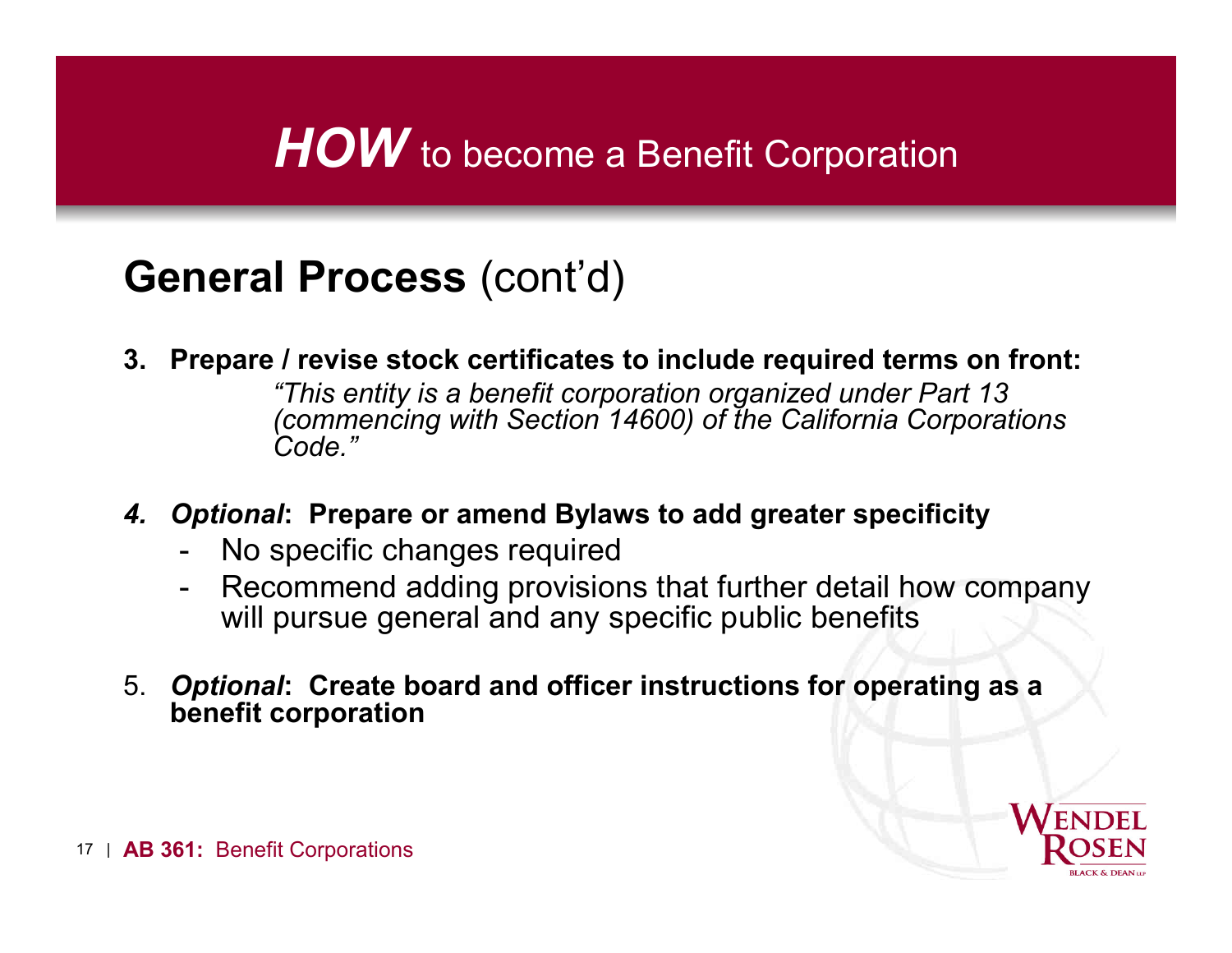## **HOW** to become a Benefit Corporation

### **Additional Considerations:** If Converting An Existing Businesses

#### **Protections for Opposing Shareholders :**

- Owners among dissenting 1/3 opposing conversion can require the benefit corporation to purchase their shares at fair market value
- Same protection to dissenters if majority owners decide to abandon benefit corporation status Subsequent adoption / termination of specific public benefits